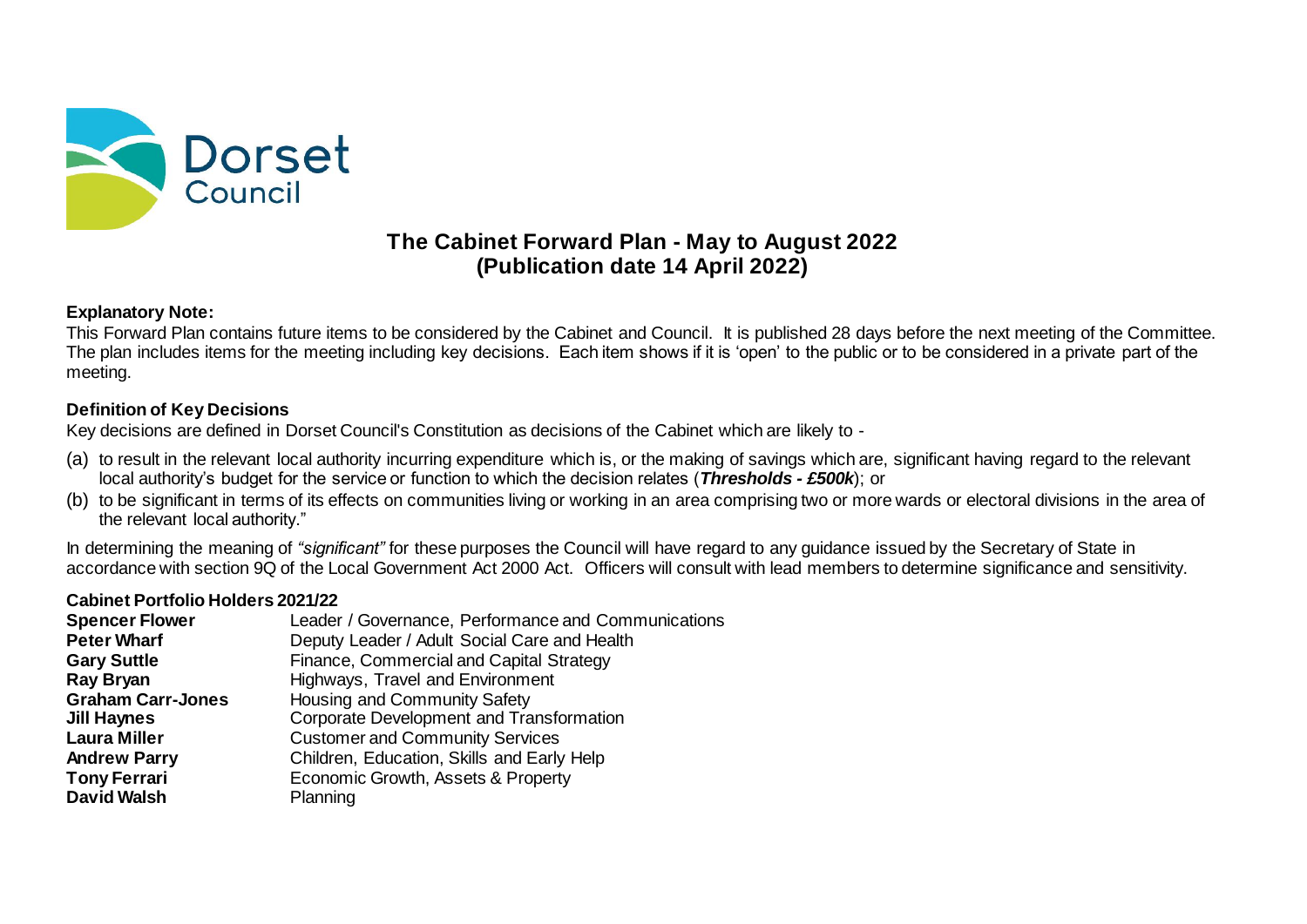| <b>Subject / Decision</b>                                                                                                                                                                                                                                                                                                                                                                                                                                                              | <b>Decision Maker</b>                   | Date the<br>Decision is<br><b>Due</b> | <b>Other Committee(s)</b><br>consulted and<br>Date of meeting(s) | <b>Portfolio Holder</b>                                                      | <b>Officer Contact</b>                                                                                                                                                                                                                                         |
|----------------------------------------------------------------------------------------------------------------------------------------------------------------------------------------------------------------------------------------------------------------------------------------------------------------------------------------------------------------------------------------------------------------------------------------------------------------------------------------|-----------------------------------------|---------------------------------------|------------------------------------------------------------------|------------------------------------------------------------------------------|----------------------------------------------------------------------------------------------------------------------------------------------------------------------------------------------------------------------------------------------------------------|
| May                                                                                                                                                                                                                                                                                                                                                                                                                                                                                    |                                         |                                       |                                                                  |                                                                              |                                                                                                                                                                                                                                                                |
| <b>Revised Inter Authority Agreement</b><br>for Joint Archives Service<br>Key Decision - Yes<br><b>Public Access - Open</b><br>The item is subject to internal<br>governance at BCP Council and may<br>be delayed if unable to progress in<br>time for cut off dates at Dorset<br>Council.                                                                                                                                                                                             | <b>Decision Maker</b><br><b>Cabinet</b> | <b>Decision Date</b><br>17 May 2022   |                                                                  | Portfolio Holder for<br>Customer and<br><b>Community Services</b>            | Lisa Cotton, Head of<br>Customer Services,<br>Libraries & Archives<br>lisa.cotton@dorsetcouncil.g<br>ov.uk<br>Executive Director, Place<br>(John Sellgren), Corporate<br>Director, Legal and<br>Democratic Services -<br>Monitoring Officer<br>(Jonathan Mair) |
| <b>Minimum Income Guarantees in</b><br><b>Charges for Adult Social Care and</b><br><b>Support</b><br>Key Decision - Yes<br><b>Public Access - Open</b><br>A review of the appropriateness of<br>continuing to use those published,<br>national minimum MIG rates in Dorset<br>will be presented in accordance with<br>the Care Act 2014 statutory guidance.<br>The review will consider option for<br>MIG rates that are equal to, and<br>greater than, the national minimum<br>rates. | <b>Decision Maker</b><br><b>Cabinet</b> | <b>Decision Date</b><br>17 May 2022   |                                                                  | Deputy Leader and<br>Portfolio Holder for<br>Adult Social Care and<br>Health | Michael Ford, Policy &<br>Project Manager<br>michael.ford@dorsetcouncil<br>.gov.uk, Steve Veevers,<br>Corporate Director<br>Operations, Adult Care<br>steve.veevers@dorsetcoun<br>cil.gov.uk<br>Executive Director, People -<br>Adults                         |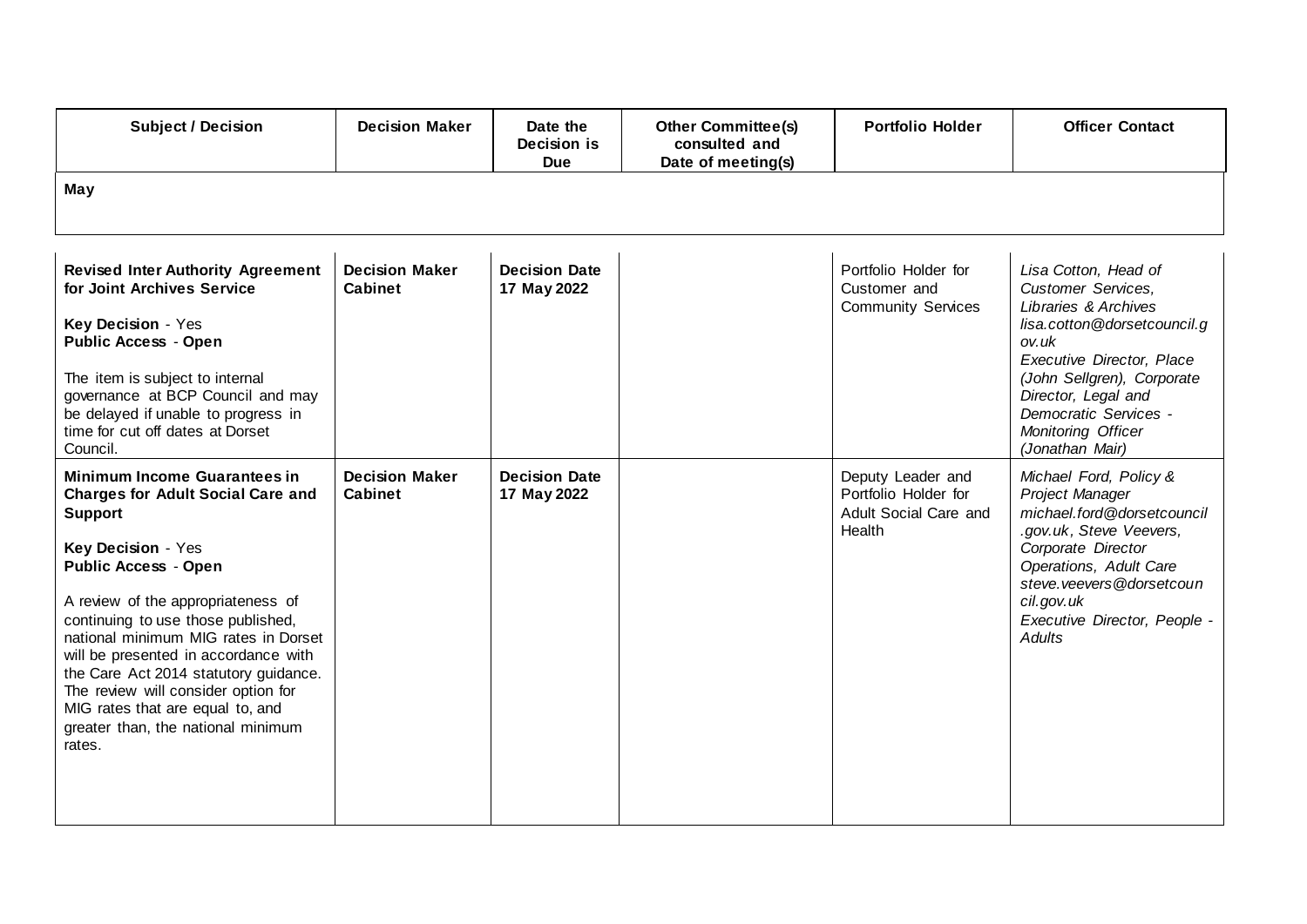| <b>Subject / Decision</b>                                                                                                                                                                                                                                                                                                                                                                                                                                     | <b>Decision Maker</b>                          | Date the<br><b>Decision is</b><br><b>Due</b> | <b>Other Committee(s)</b><br>consulted and<br>Date of meeting(s) | <b>Portfolio Holder</b>                                                                                                                                | <b>Officer Contact</b>                                                                                                                                                                                       |
|---------------------------------------------------------------------------------------------------------------------------------------------------------------------------------------------------------------------------------------------------------------------------------------------------------------------------------------------------------------------------------------------------------------------------------------------------------------|------------------------------------------------|----------------------------------------------|------------------------------------------------------------------|--------------------------------------------------------------------------------------------------------------------------------------------------------|--------------------------------------------------------------------------------------------------------------------------------------------------------------------------------------------------------------|
| Re-procurement of the Learning<br>and Development Framework for<br><b>Children and Adult Services</b><br>Key Decision - Yes<br><b>Public Access - Open</b><br>Re-procuring the current framework<br>for training providers to deliver<br>courses for Children's Services<br>(including the Pan-Dorset<br>Safeguarding Children Partnership)<br>and Adults and Housing Services.<br>The total value is approximately £2m<br>over the 4 years of the framework. | <b>Decision Maker</b><br>Cabinet               | <b>Decision Date</b><br>17 May 2022          |                                                                  | Deputy Leader and<br>Portfolio Holder for<br>Adult Social Care and<br>Health, Portfolio Holder<br>for Children,<br>Education, Skills and<br>Early Help | Executive Director, People -<br>Children (Theresa Leavy)                                                                                                                                                     |
| Dorset Council 20mph speed limit<br>process and Guidance<br>Key Decision - Yes<br><b>Public Access - Open</b><br>A report setting out the council's<br>approach to 20mph speed limits.                                                                                                                                                                                                                                                                        | <b>Decision Maker</b><br><b>Cabinet</b>        | <b>Decision Date</b><br>17 May 2022          | Resources<br>Place<br>and<br>Overview Committee<br>21 Apr 2022   | Portfolio Holder for<br>Highways, Travel and<br>Environment                                                                                            | Wayne Sayers, Transport<br>Planning Manager<br>wayne.sayers@dorsetcoun<br>cil.gov.uk<br><b>Executive Director, Place</b><br>(John Sellgren)                                                                  |
| <b>Harbours Governance and</b><br>functions<br>Key Decision - Yes<br><b>Public Access - Open</b><br>To consider a change to Dorset<br>Council Harbours governance and<br>functions making it an executive<br>function.                                                                                                                                                                                                                                        | <b>Decision Maker</b><br><b>Dorset Council</b> | <b>Decision Date</b><br>14 Jul 2022          | Cabinet<br>17 May 2022                                           | Portfolio Holder for<br>Highways, Travel and<br>Environment                                                                                            | Ken Buchan, Head of<br>Environment and Wellbeing<br>ken.buchan@dorsetcouncil.<br>gov.uk<br>Corporate Director, Legal<br>and Democratic Services -<br>Monitoring Officer<br>(Jonathan Mair), John<br>Sellgren |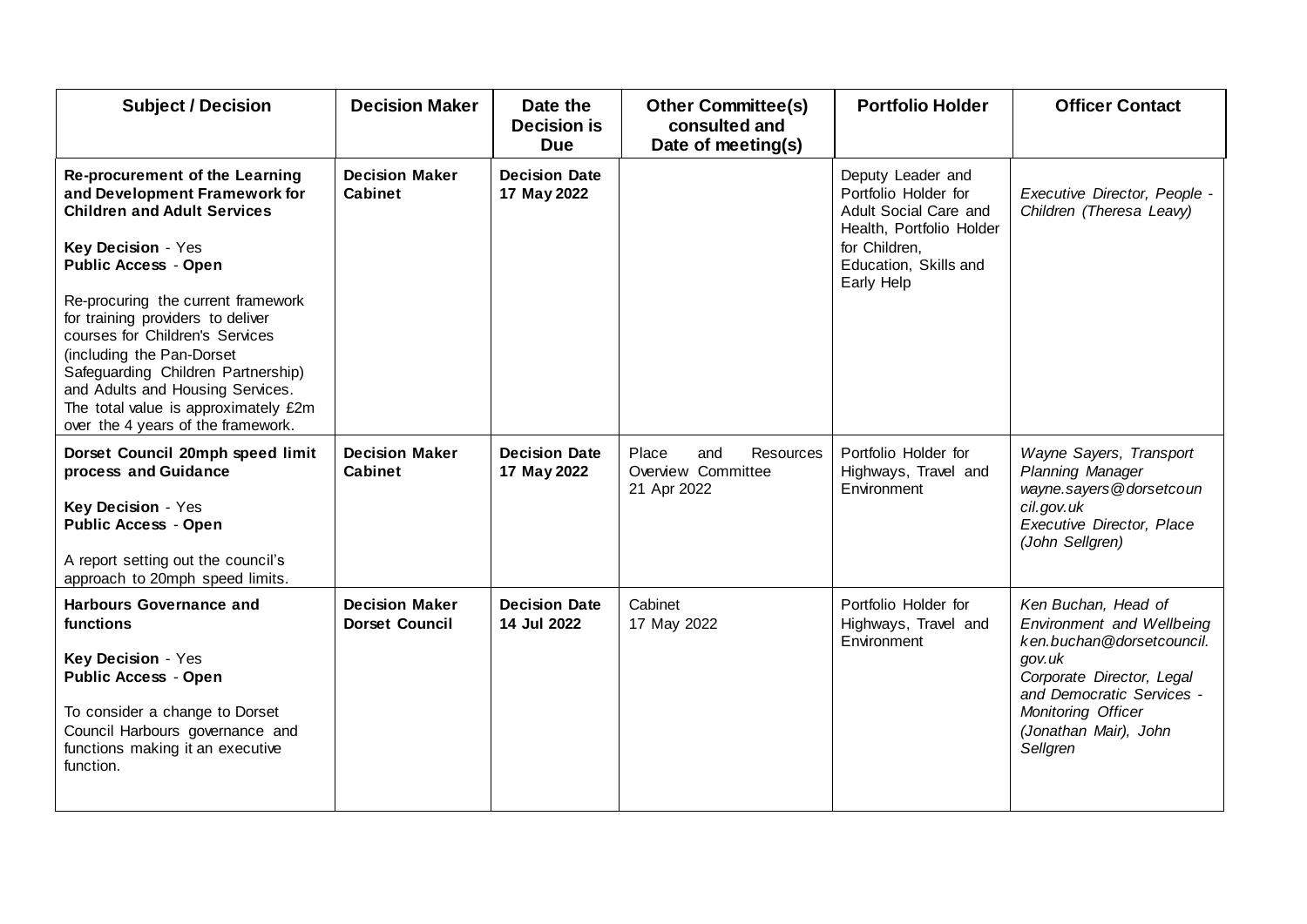| <b>Subject / Decision</b>                                                                                                                                                                                                                             | <b>Decision Maker</b>                          | Date the<br><b>Decision is</b><br><b>Due</b> | <b>Other Committee(s)</b><br>consulted and<br>Date of meeting(s)                      | <b>Portfolio Holder</b>                                               | <b>Officer Contact</b>                                                                                                                                                                          |
|-------------------------------------------------------------------------------------------------------------------------------------------------------------------------------------------------------------------------------------------------------|------------------------------------------------|----------------------------------------------|---------------------------------------------------------------------------------------|-----------------------------------------------------------------------|-------------------------------------------------------------------------------------------------------------------------------------------------------------------------------------------------|
| <b>Youth Justice Plan</b><br>Key Decision - Yes<br><b>Public Access - Open</b><br>To approve the Youth Justice Plan.<br>June                                                                                                                          | <b>Decision Maker</b><br><b>Dorset Council</b> | <b>Decision Date</b><br>14 Jul 2022          | Cabinet<br>People<br>Health<br>and<br>Overview Committee<br>17 May 2022<br>3 May 2022 | Portfolio Holder for<br>Children, Education,<br>Skills and Early Help | David Webb, Manager -<br>Dorset Combined Youth<br><b>Justice Service</b><br>david.webb@bcpcouncil.go<br>v.uk<br>Executive Director, People -<br>Children (Theresa Leavy)                        |
|                                                                                                                                                                                                                                                       |                                                |                                              |                                                                                       |                                                                       |                                                                                                                                                                                                 |
| Finance report - outturn 2021/2022<br>Key Decision - Yes<br><b>Public Access - Open</b><br>To consider the Council's<br>performance against its revenue<br>budget in 2021/22 and the impact this<br>has upon reserves, including the<br>general fund. | <b>Decision Maker</b><br><b>Cabinet</b>        | <b>Decision Date</b><br>21 Jun 2022          |                                                                                       | Portfolio Holder for<br>Finance, Commercial<br>and Capital Strategy   | Jim McManus, Corporate<br>Director - Finance and<br>Commercial<br>J.McManus@dorsetcc.gov.<br>иk<br><b>Executive Director,</b><br>Corporate Development -<br>Section 151 Officer (Aidan<br>Dunn) |
| Stinsford Neighbourhood Plan<br>2021 - 2038<br>Key Decision - Yes<br><b>Public Access - Open</b><br>Report relates to the making<br>(adoption) of the Stinsford<br>Neighbourhood Plan 2021-2038.                                                      | <b>Decision Maker</b><br>Cabinet               | <b>Decision Date</b><br>21 Jun 2022          |                                                                                       | Portfolio Holder for<br>Planning                                      | Nick Cardnell, Senior<br><b>Planning Officer</b><br>Nick.cardnell@dorsetcounci<br>l.gov.uk<br>Executive Director, Place<br>(John Sellgren)                                                      |
| July                                                                                                                                                                                                                                                  |                                                |                                              |                                                                                       |                                                                       |                                                                                                                                                                                                 |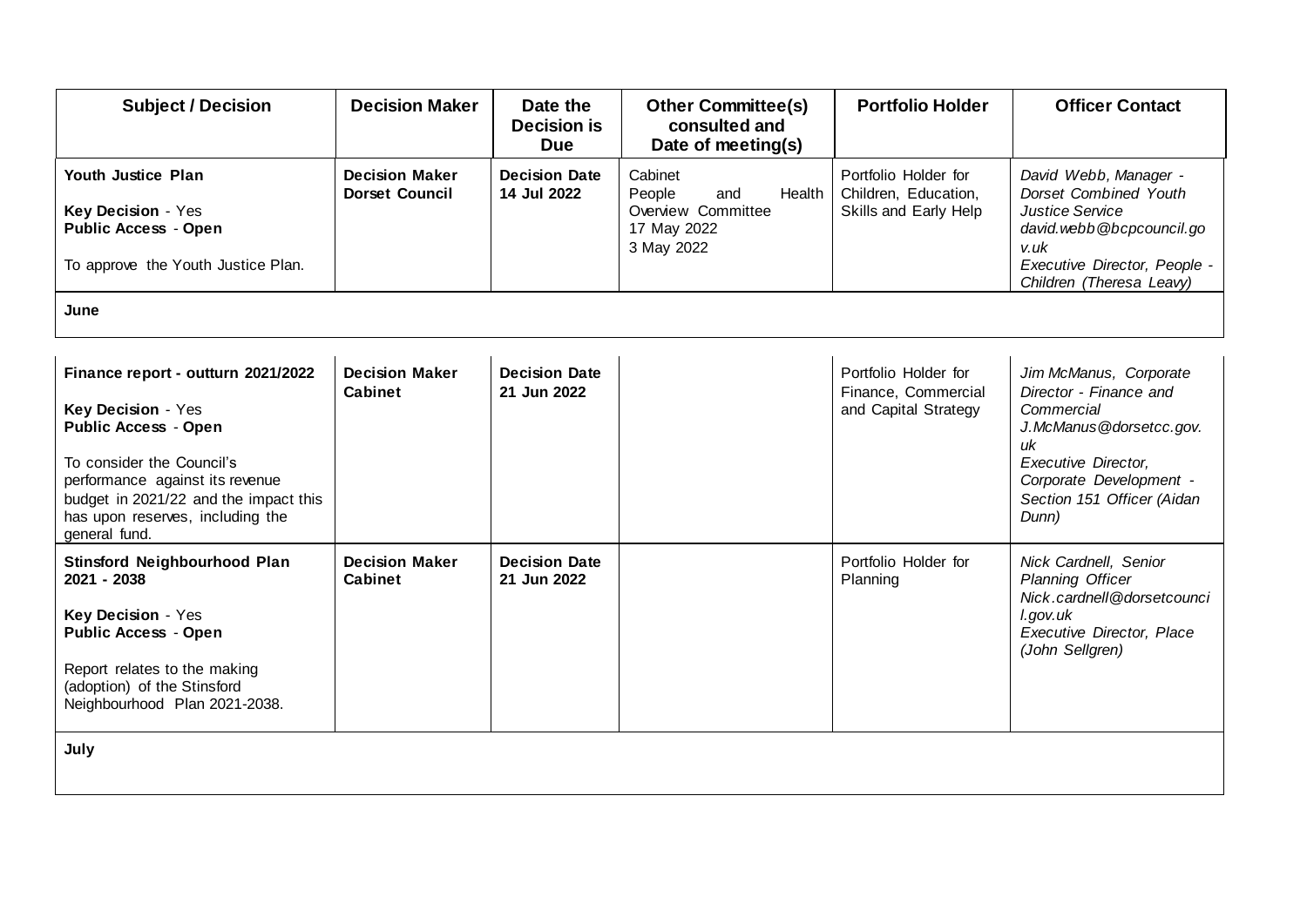| <b>Subject / Decision</b>                                                                                                                                                                                                                                                   | <b>Decision Maker</b>                   | Date the<br><b>Decision is</b><br><b>Due</b> | <b>Other Committee(s)</b><br>consulted and<br>Date of meeting(s) | <b>Portfolio Holder</b>                                                                                                                | <b>Officer Contact</b>                                                                                                                                                                          |
|-----------------------------------------------------------------------------------------------------------------------------------------------------------------------------------------------------------------------------------------------------------------------------|-----------------------------------------|----------------------------------------------|------------------------------------------------------------------|----------------------------------------------------------------------------------------------------------------------------------------|-------------------------------------------------------------------------------------------------------------------------------------------------------------------------------------------------|
| <b>Quarter 1 Council Plan Monitoring</b><br><b>Report</b><br>Key Decision - No<br><b>Public Access - Open</b><br>A quarterly report on the delivery of<br>the council's plan                                                                                                | <b>Decision Maker</b><br>Cabinet        | <b>Decision Date</b><br>26 Jul 2022          |                                                                  | Portfolio Holder for<br>Corporate<br>Development and<br>Transformation                                                                 | Rebecca Forrester,<br><b>Business Intelligence &amp;</b><br>Performance<br>rebecca.forrester@dorsetco<br>uncil.gov.uk<br>Chief Executive (Matt<br>Prosser)                                      |
| Quarter 1 2022/23 Financial<br><b>Monitoring Report</b><br>Key Decision - No<br><b>Public Access - Open</b><br>To consider the Quarter 2 Financial<br>Monitoring Report 2022/23.                                                                                            | <b>Decision Maker</b><br><b>Cabinet</b> | <b>Decision Date</b><br>26 Jul 2022          |                                                                  | Portfolio Holder for<br>Finance, Commercial<br>and Capital Strategy                                                                    | Jim McManus, Corporate<br>Director - Finance and<br>Commercial<br>J.McManus@dorsetcc.gov.<br>иk<br><b>Executive Director,</b><br>Corporate Development -<br>Section 151 Officer (Aidan<br>Dunn) |
| Home to School and Post 16<br><b>Transport Policies</b><br>Key Decision - Yes<br><b>Public Access - Open</b><br>This is statutory requirement to<br>consult on the Home to School and<br>Post Transport policies. These are<br>the policies for 2022-2023 academic<br>year. | <b>Decision Maker</b><br>Cabinet        | <b>Decision Date</b><br>26 Jul 2022          | People<br>and<br>Health<br>Overview Committee<br>28 Jun 2022     | Portfolio Holder for<br>Corporate<br>Development and<br>Transformation,<br>Portfolio Holder for<br>Highways, Travel and<br>Environment | Ed Denham, School<br><b>Admissions Manager</b><br>ed.denham@dorsetcouncil.<br>gov.uk<br>Executive Director, People -<br>Children (Theresa Leavy)                                                |
| <b>Modern Slavery Transparency</b><br><b>Statement</b><br>Key Decision - Yes<br><b>Public Access - Open</b>                                                                                                                                                                 | <b>Decision Maker</b><br><b>Cabinet</b> | <b>Decision Date</b><br>26 Jul 2022          | Resources<br>and<br>Place<br>Overview Committee<br>7 Jun 2022    | Portfolio Holder for<br>Corporate<br>Development and<br>Transformation                                                                 | Dawn Adams, Service<br>Manager for Commercial<br>and Procurement<br>dawn.adams@dorsetcounci<br>l.gov.uk<br><b>Executive Director,</b><br>Corporate Development -                                |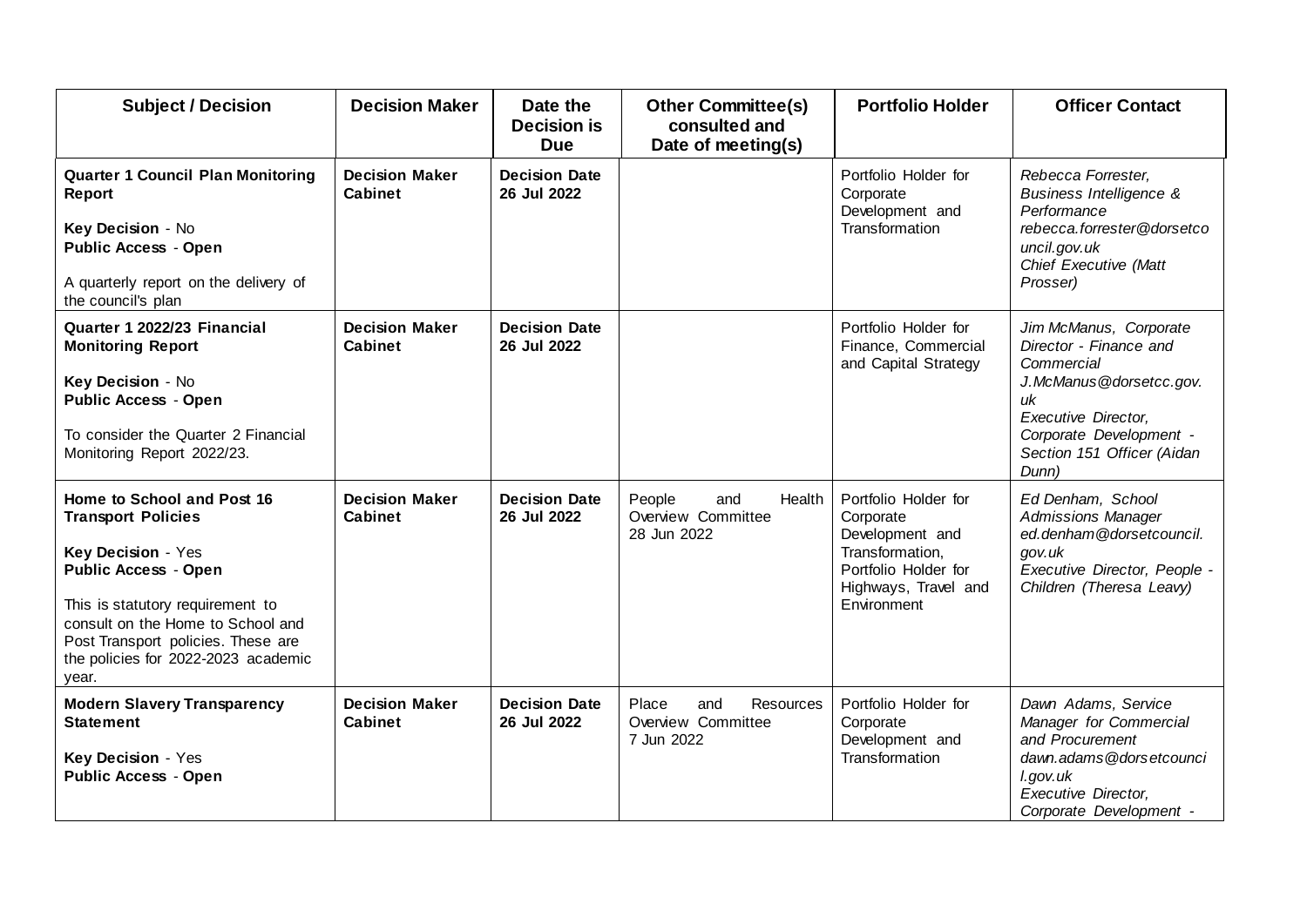| <b>Subject / Decision</b>                                                                                                                                                                                                                                                                                                                                                                                                                                                                              | <b>Decision Maker</b>                   | Date the<br><b>Decision is</b><br><b>Due</b> | <b>Other Committee(s)</b><br>consulted and<br>Date of meeting(s) | <b>Portfolio Holder</b>                                                      | <b>Officer Contact</b>                                                                                                                                                                                                              |
|--------------------------------------------------------------------------------------------------------------------------------------------------------------------------------------------------------------------------------------------------------------------------------------------------------------------------------------------------------------------------------------------------------------------------------------------------------------------------------------------------------|-----------------------------------------|----------------------------------------------|------------------------------------------------------------------|------------------------------------------------------------------------------|-------------------------------------------------------------------------------------------------------------------------------------------------------------------------------------------------------------------------------------|
| Currently local authorities are not<br>required to provide a statement under<br>S54 of the Modern Slavery Act (not<br>in-scope). Government and LGA have<br>advised that there will be legislative<br>change which will bring local<br>authorities in scope of S54 therefore<br>ahead of any change, local authorities<br>have been asked to ensure that they<br>have a transparency statement and<br>register it on the Governments<br>Modern Slavery Statement Register<br>before 30 September 2022. |                                         |                                              |                                                                  |                                                                              | Section 151 Officer (Aidan<br>Dunn)                                                                                                                                                                                                 |
| <b>Care Dorset update</b><br>Key Decision - No<br><b>Public Access - Open</b><br>To consider s report on the principles<br>of the Shareholder Agreement and<br>committee structure for Care Dorset.                                                                                                                                                                                                                                                                                                    | <b>Decision Maker</b><br><b>Cabinet</b> | <b>Decision Date</b><br>26 Jul 2022          |                                                                  | Deputy Leader and<br>Portfolio Holder for<br>Adult Social Care and<br>Health | Steve Veevers, Corporate<br>Director Operations, Adult<br>Care<br>steve veevers @dorsetcoun<br>cil.gov.uk, Derek Hoddinott,<br>Programme Lead<br>derek.hoddinott@dorsetcou<br>ncil.gov.uk<br>Executive Director, People -<br>Adults |
| Establishment of a Shareholder<br><b>Committee for Care Dorset</b><br>Key Decision - No<br><b>Public Access - Open</b><br>To establish a committee of the<br>Executive for the Council's<br>shareholder function fro Care Dorset<br>and to agree the terms of reference<br>for the committee.                                                                                                                                                                                                          | <b>Decision Maker</b><br><b>Cabinet</b> | <b>Decision Date</b><br>26 Jul 2022          |                                                                  | Leader of the Council                                                        | Grace Evans, Head of<br>Legal Services and Deputy<br>Monitoring Officer<br>grace.evans@dorsetcouncil<br>.gov.uk<br>Corporate Director, Legal<br>and Democratic Services -<br>Monitoring Officer<br>(Jonathan Mair)                  |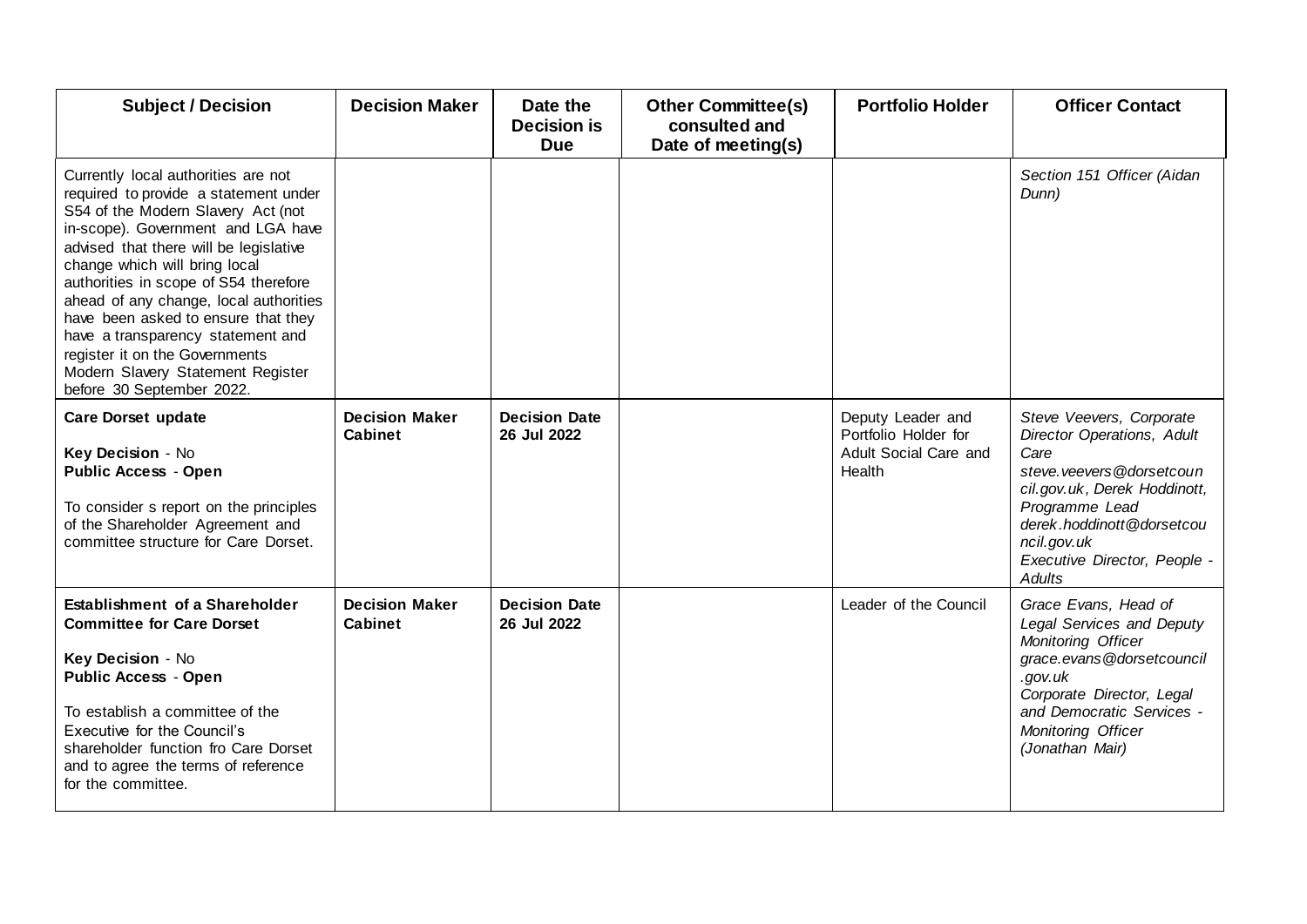| <b>Subject / Decision</b>                                                                                                                                                                                                                                                                                                                                                               | <b>Decision Maker</b>                   | Date the<br><b>Decision is</b><br><b>Due</b> | <b>Other Committee(s)</b><br>consulted and<br>Date of meeting(s) | <b>Portfolio Holder</b>                                                      | <b>Officer Contact</b>                                                                                                                                                                                  |
|-----------------------------------------------------------------------------------------------------------------------------------------------------------------------------------------------------------------------------------------------------------------------------------------------------------------------------------------------------------------------------------------|-----------------------------------------|----------------------------------------------|------------------------------------------------------------------|------------------------------------------------------------------------------|---------------------------------------------------------------------------------------------------------------------------------------------------------------------------------------------------------|
| <b>Adult Social Care - Future Services</b><br>Key Decision - Yes<br><b>Public Access - Fully exempt</b><br>Options for future Adult Social Care<br>Services                                                                                                                                                                                                                             | <b>Decision Maker</b><br><b>Cabinet</b> | <b>Decision Date</b><br>21 Jun 2022          |                                                                  | Deputy Leader and<br>Portfolio Holder for<br>Adult Social Care and<br>Health | Steve Veevers, Corporate<br>Director Operations, Adult<br>Care<br>steve.veevers@dorsetcoun<br>cil.gov.uk<br>Executive Director, People -<br><b>Adults</b>                                               |
| September                                                                                                                                                                                                                                                                                                                                                                               |                                         |                                              |                                                                  |                                                                              |                                                                                                                                                                                                         |
| <b>Additional Procurement Forward</b><br>Plan Report - over £500k (2022 -<br>2023)<br>Key Decision - Yes<br><b>Public Access - Open</b><br>The Cabinet is asked to consider the<br>contents of this report in respect of<br>proposed contracts to be procured<br>2022-2023 which are in addition to<br>those on the procurement forward<br>plan approved by Cabinet on 1 March<br>2022. | <b>Decision Maker</b><br><b>Cabinet</b> | <b>Decision Date</b><br>6 Sep 2022           |                                                                  | Portfolio Holder for<br>Finance, Commercial<br>and Capital Strategy          | Dawn Adams, Service<br>Manager for Commercial<br>and Procurement<br>dawn.adams@dorsetcounci<br>l.gov.uk<br><b>Executive Director,</b><br>Corporate Development -<br>Section 151 Officer (Aidan<br>Dunn) |
| <b>October</b>                                                                                                                                                                                                                                                                                                                                                                          |                                         |                                              |                                                                  |                                                                              |                                                                                                                                                                                                         |

**November**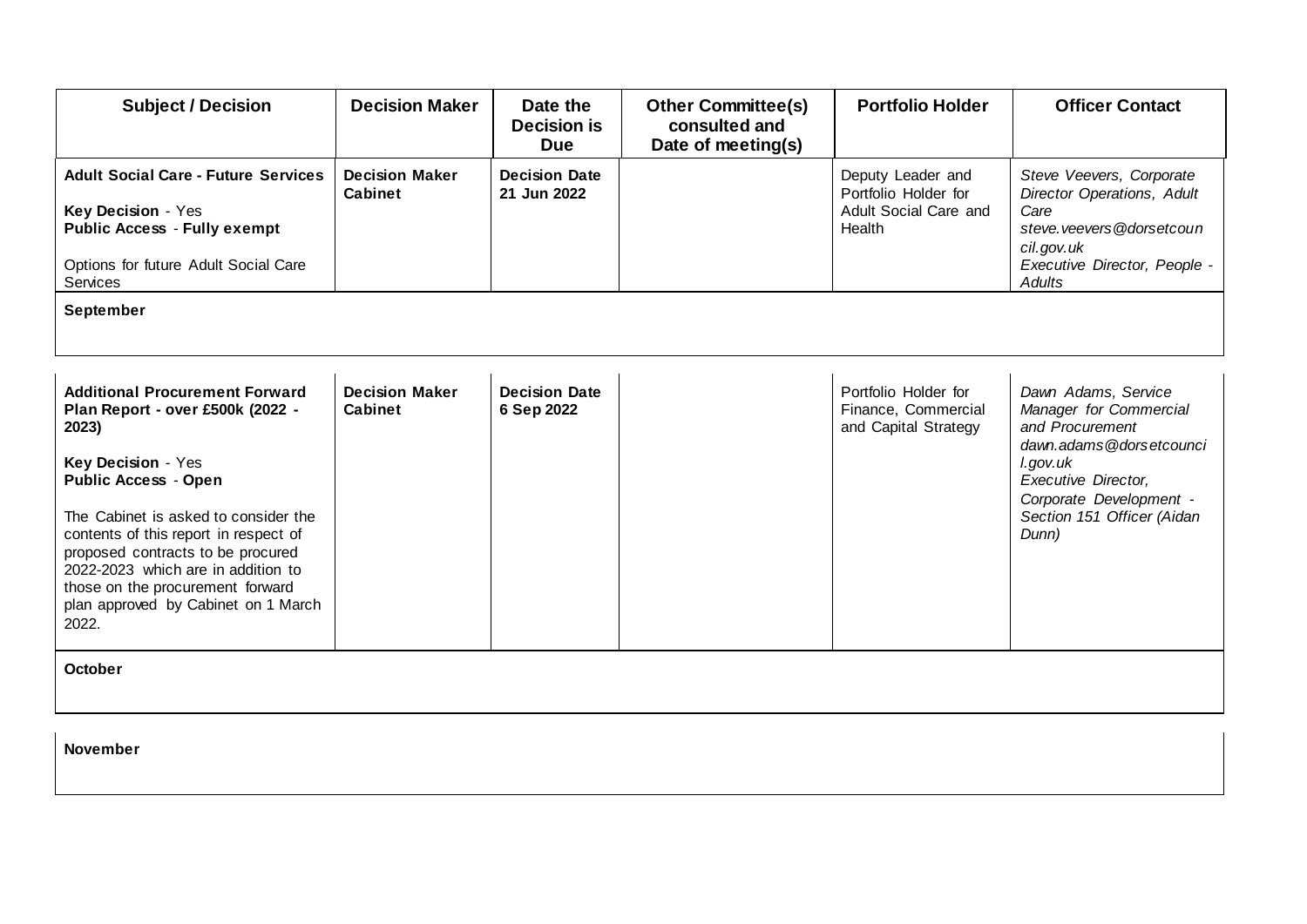| <b>Subject / Decision</b>                                                                                                                                                             | <b>Decision Maker</b>                   | Date the<br><b>Decision is</b><br><b>Due</b> | <b>Other Committee(s)</b><br>consulted and<br>Date of meeting(s) | <b>Portfolio Holder</b>                                             | <b>Officer Contact</b>                                                                                                                                                                   |
|---------------------------------------------------------------------------------------------------------------------------------------------------------------------------------------|-----------------------------------------|----------------------------------------------|------------------------------------------------------------------|---------------------------------------------------------------------|------------------------------------------------------------------------------------------------------------------------------------------------------------------------------------------|
| Quarter 2 2022/23 Financial<br><b>Monitoring Report</b><br>Key Decision - No<br><b>Public Access - Open</b><br>To consider the Quarter 2 Financial<br>Monitoring Report for 2022/23.  | <b>Decision Maker</b><br><b>Cabinet</b> | <b>Decision Date</b><br>1 Nov 2022           |                                                                  | Portfolio Holder for<br>Finance, Commercial<br>and Capital Strategy | Jim McManus, Corporate<br>Director - Finance and<br>Commercial<br>J.McManus@dorsetcc.gov.<br>иk<br>Executive Director,<br>Corporate Development -<br>Section 151 Officer (Aidan<br>Dunn) |
| <b>December</b>                                                                                                                                                                       |                                         |                                              |                                                                  |                                                                     |                                                                                                                                                                                          |
| Quarter 3 2022/23 Financial<br><b>Monitoring Report</b><br>Key Decision - Yes<br><b>Public Access - Open</b><br>To consider the Quarter 3 Financial<br>Monitoring Report for 2022/23. | <b>Decision Maker</b><br><b>Cabinet</b> | <b>Decision Date</b><br>17 Jan 2023          |                                                                  | Portfolio Holder for<br>Finance, Commercial<br>and Capital Strategy | Jim McManus, Corporate<br>Director - Finance and<br>Commercial<br>J.McManus@dorsetcc.gov.<br>иk<br>Executive Director,<br>Corporate Development -<br>Section 151 Officer (Aidan<br>Dunn) |